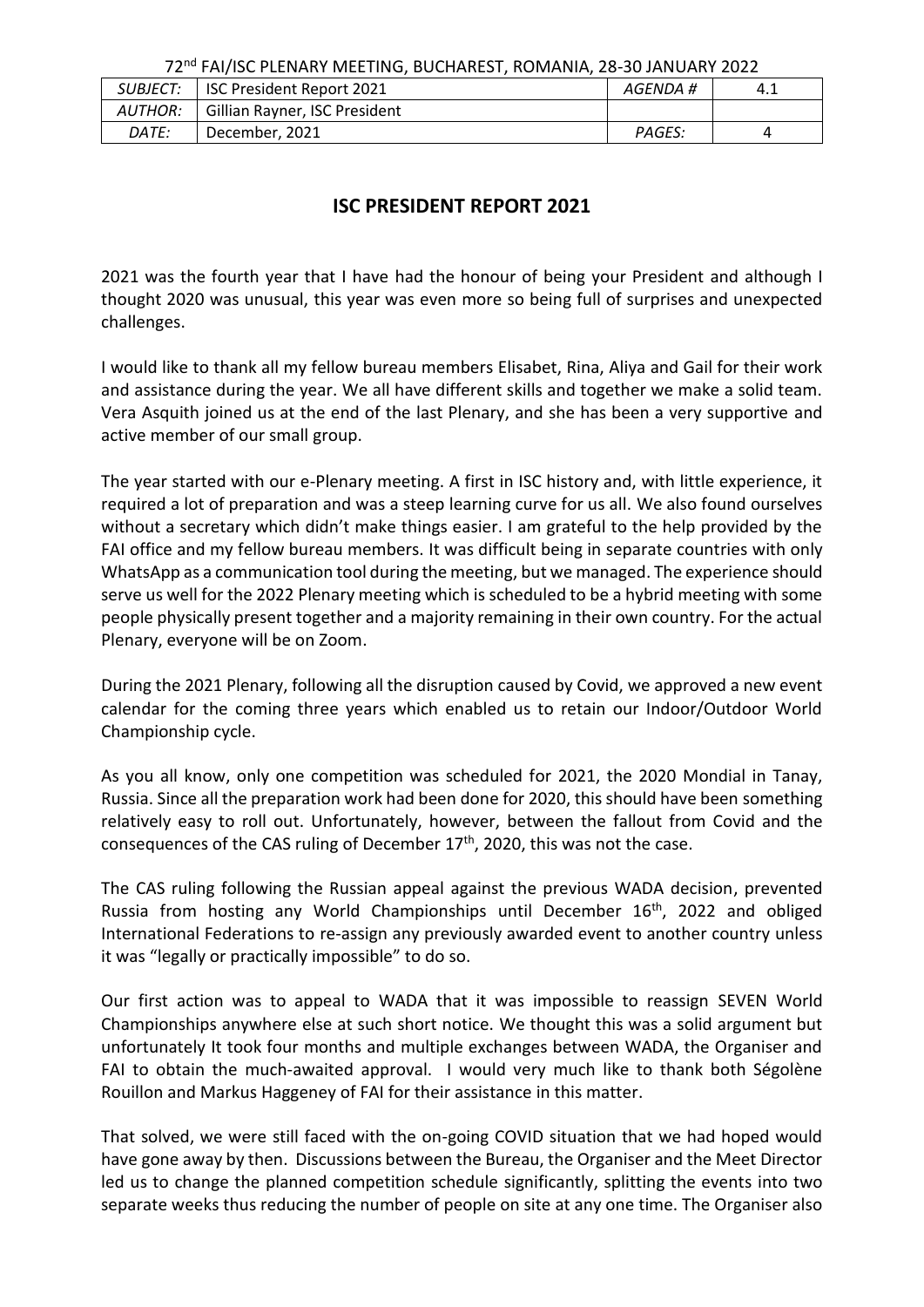| <i>SUBJECT:</i> | <b>ISC President Report 2021</b> | AGENDA # | 4.1 |  |
|-----------------|----------------------------------|----------|-----|--|
| AUTHOR:         | Gillian Rayner, ISC President    |          |     |  |
| DATE:           | December, 2021                   | PAGES:   |     |  |

established a strict Covid protocol to be applied and arranged for regular PCR tests for all during the time of the competition. With all of this in place, the Bureau finally unanimously agreed that the event could go ahead. It was the right decision and I believe that all those able to attend were glad we made it.

I would like to thank our Russian hosts for their extreme generosity in hosting this event. Not only did they cover all the covid related costs, but they also paid for the Jury expenses and Event Judge travel. Due to the smaller number of competitors, the sanction fees would not have been enough to cover all ISCs obligations. It was mostly a successful competition even though the weather was not always kind to us and did not allow all events to be completed or even to start as unfortunately was the case for Canopy Piloting Freestyle.

During the first week we struggled to make competitors understand the seriousness of applying both the CAS ruling and the Covid protocol. It was also a challenge to ensure that both the Opening Ceremony and the Award Ceremonies were carried out in respect of these constraints. All pulling together, we made it even though the necessary policing was not always appreciated or easy to apply.

Unfortunately, towards the end of the competition and following it, several unfortunate and exceptional situations occurred that the Bureau had to deal with. In the second week, the Meet Director resigned from his role. Dieter Kirsch invested a lot of energy but was constantly undermined by the local technical staff for various reasons, perhaps communication difficulties being one of them. I would publicly like to thank Dieter for his dedication, perseverance and support.

After the competition was over, we were faced with the delayed payment of several equipment providers. Following discussions with the Organiser, the Bureau took the decision to withhold the reimbursement of the Deposit beyond the 30 days that our rules allow. It has taken several months but as I write, we are finally at the point of settling all the outstanding payments. This situation has caused us to give thought to the responsibility ISC has towards the providers we recommend. We will need to discuss this, including with our Providers, to ensure their protection and consequently our own.

Next year we will again be holding a major multi discipline event, even though it is not rated as a Mondial. I hope that Covid will be less of an issue and am confident that the competitions will be successful as the organiser is very experienced having been a First Category Event host on many occasions. I would like to thank Larry Hill for all the support he has given to ISC over the years and look forward to being in Eloy again.

In the last few years, I have reported on the unhealthy situation within FAI. Both Buzz in the past and now Gail have also called out the financial risks that FAI was taking. I am really pleased to report that the new FAI President. David Monks, together with his Executive Board and the support of the FAI staff have completely turned things around although finances are still a major concern. FAI membership is a potential problem; late payments affect cash flow, countries lowering their Membership level affects income. It is as important now as it was in the last few years, that as delegates you are in close contact with your NAC to ensure on-going NAC support of FAI.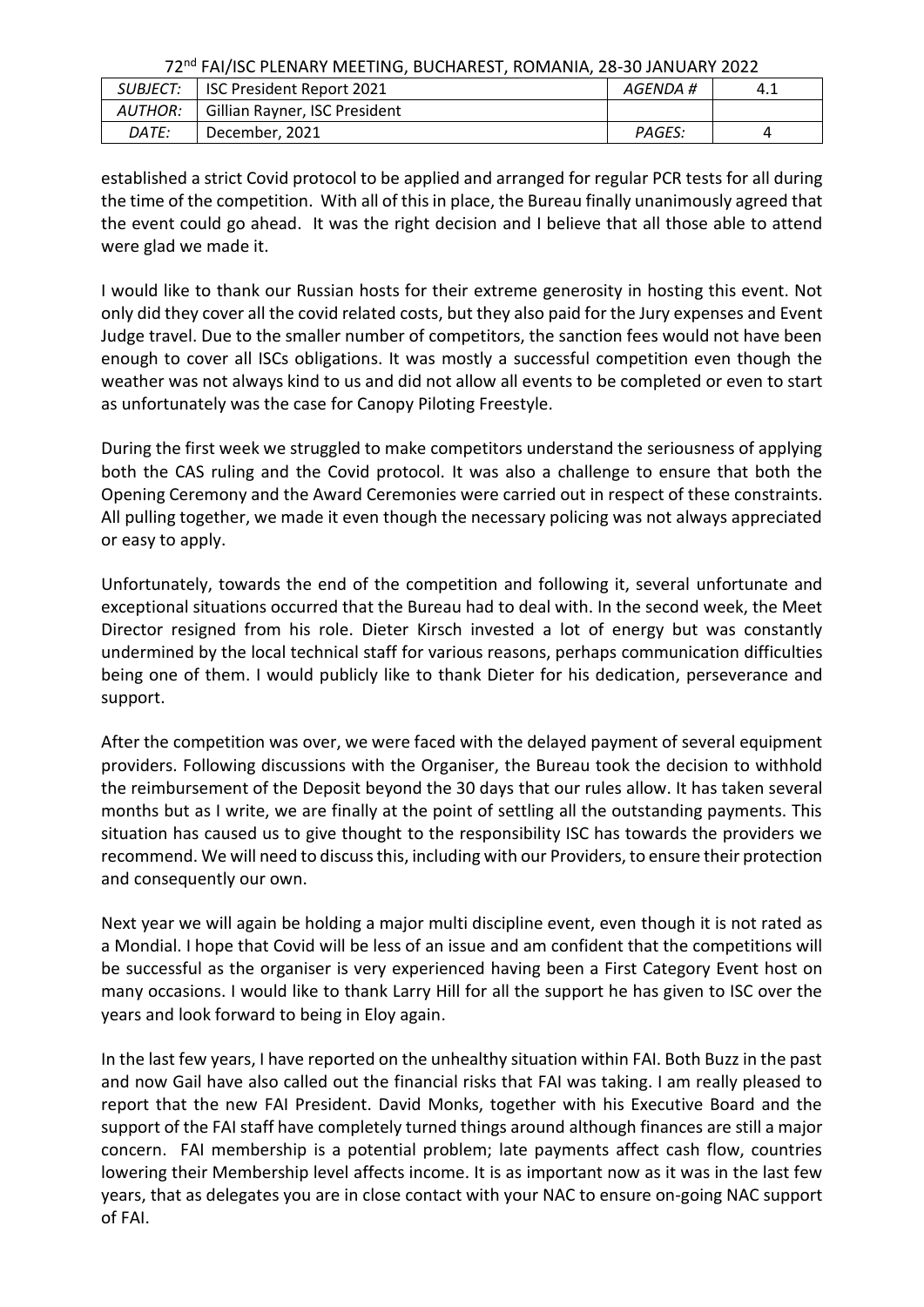| <i>SUBJECT:</i> |                               | AGENDA # |     |
|-----------------|-------------------------------|----------|-----|
|                 | l ISC President Report 2021   |          | 4.1 |
| AUTHOR:         | Gillian Rayner, ISC President |          |     |
| <i>DATE:</i>    | December, 2021                | PAGES:   |     |

The overall situation of FAI is now very encouraging and the Air Sport Commissions have really regained their place within FAI. We now have monthly Commission President meetings with David, sharing concerns, ideas and supporting each other. It has been a pleasure to work with everyone. Gail has contributed strongly to the education of other Commissions in the new accounting system. Our sound processes and efficient accounting conducted for many years by our successive Finance Secretaries have led ISC to be considered as a model for other Commissions. Something we can be proud of.

ISC continues to be well represented in FAI activities: in addition to the work carried out by Gail this year, Elisabet and I continue to contribute to the CASI bureau. In addition, for the last year I have been acting Chair of the Statutes Working Group of which Gail is a member. I was officially confirmed into the role at the last General Conference.

A new FAI initiative, following a request by the ASCs, is to extend the insurance already existing for FAI elected officers, to all Commission nominated competition officials. This includes Judges, Jury members, FAI Controllers, etc. who will be covered for travel, medical and repatriation. This should be in place by April 2022 (for our first FCE of 2022). Markus will give more specific details during his report to the Plenary.

On a very different note, I am very pleased to report that the Agreement between Air Sports Group, FAI and ISC has finally been signed. Covid has prevented the FAI Swoop Freestyle World Championships from restarting but has not prevented ASG from growing and diversifying and it is now based in the UK. The World Championships are expected to restart in 2023.

Records have been a subject in my report for the last few years. Paying for competition records has had a negative impact on our finances and overall, the number of records has increased considerably. The temporary Working Group set up after the last Plenary came up with several proposals which will lead to some proposed changes that will be presented during the Plenary. After the Working Group had completed its work, an Appeal was made against the nonratification of a record. This appeal has highlighted other weaknesses in our rules and without pre-empting any outcome of the appeal, I will make some proposals for discussion on the subject.

The recommendations of the Discussion Group set up in 2020 to look at our Jury process require further examination when we can all be together to discuss the issues. Gail did conduct a survey with 2021 Jury members for feedback on the changes introduced this year and we need to determine whether we wish to pursue this subject not. Gail will be invited to give some feedback on the results of her survey during an Open Meeting (General Matters).

A key aspect of this year's Plenary will be elections. The Bureau and the Committee Chairs are to be renewed.

I will stand for election for another term as your President and I very much hope that you will support me and give me the opportunity to continue serving you for the coming two years. If you do elect me to continue, I intend for it to be my last term and to retire in 2024. During that time I would like to prepare the passage of the "baton" to ensure a smooth transition and share